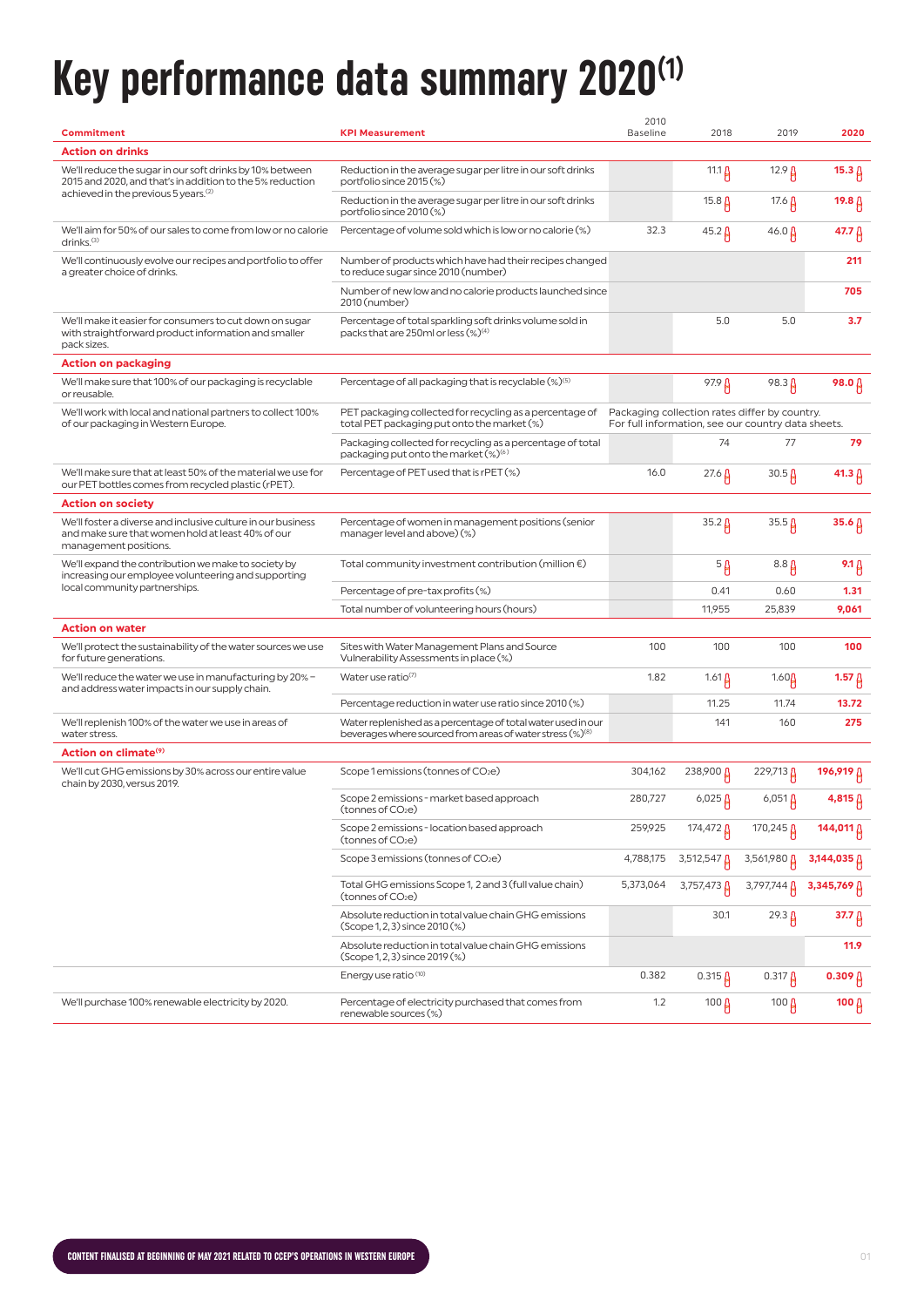## Key performance data summary 2020 continued

| Commitment                                                                                                    | <b>KPI Measurement</b>                                                                                                                  | 2010<br>Baseline | 2018        | 2019 | 2020 |
|---------------------------------------------------------------------------------------------------------------|-----------------------------------------------------------------------------------------------------------------------------------------|------------------|-------------|------|------|
| <b>Action on supply chain</b>                                                                                 |                                                                                                                                         |                  |             |      |      |
| We'll continue to embed sustainability, ethics and human<br>rights into our supply chain.                     | Spend with suppliers covered by our Supplier Guiding<br>Principles (%)                                                                  |                  | 91 <b>A</b> | 97 A | 97 B |
| We'll make sure 100% of our main agricultural ingredients<br>and raw materials come from sustainable sources. | Percentage of sugar sourced through suppliers in<br>compliance with our Principles for Sustainable Agriculture<br>$(PSA)^{(11)}$ $(\%)$ |                  | 88          | 96   | 100  |
|                                                                                                               | Percentage of pulp and paper sourced through suppliers<br>in compliance with our PSA (%)                                                |                  | 94          | 100  | 100  |

#### $\theta$ Indicates independent assurance by DNV.

(1) Please note, data for previous years may not be available in all cases as new targets have been set in 2017; and combined data for CCEP prior to its formation may not be available in all cases.

(2) Sparkling soft drinks and non-carbonated soft drinks only. Does not include water or juice.

(3) Total CCEP sales. Does not include coffee, alcohol, beer or freestyle. Low calorie beverages <mark>≤20kcal/100ml. Zero calorie beverages <4kcal/100ml.</mark><br>(4) Based upon 2020 CCEP sparkling soft drinks sales volume, at an st

(5) Packaging is the packaging in the hand of the consumer (Ready to drink (RTD) packaging). Recyclability criteria based upon market specific recyclability assessments.<br>(6) Represents an aggregated number, based on packag packaging collection rates are calculated may differ across our markets and therefore this aggregated number should be treated as an estimate. (7) Water use ratio, litres of water per litre of finished product produced.

(8) Water replenishment calculated on production volume from 19 CCEP sites based in areas of water stress, as determined by WRI/Aqueduct analysis, and total water volumes<br>replenished. May differ to The Coca-Cola Company (T

(9) 2017 and 2018 data have been restated due to more accurate data becoming available. Our baseline figures for 2019 have been restated to include new emission sources and more accurate data.

(10) Energy use ratio, MJ/litre of product produced. (11) The PSA replace the Sustainable Agriculture Guiding Principles.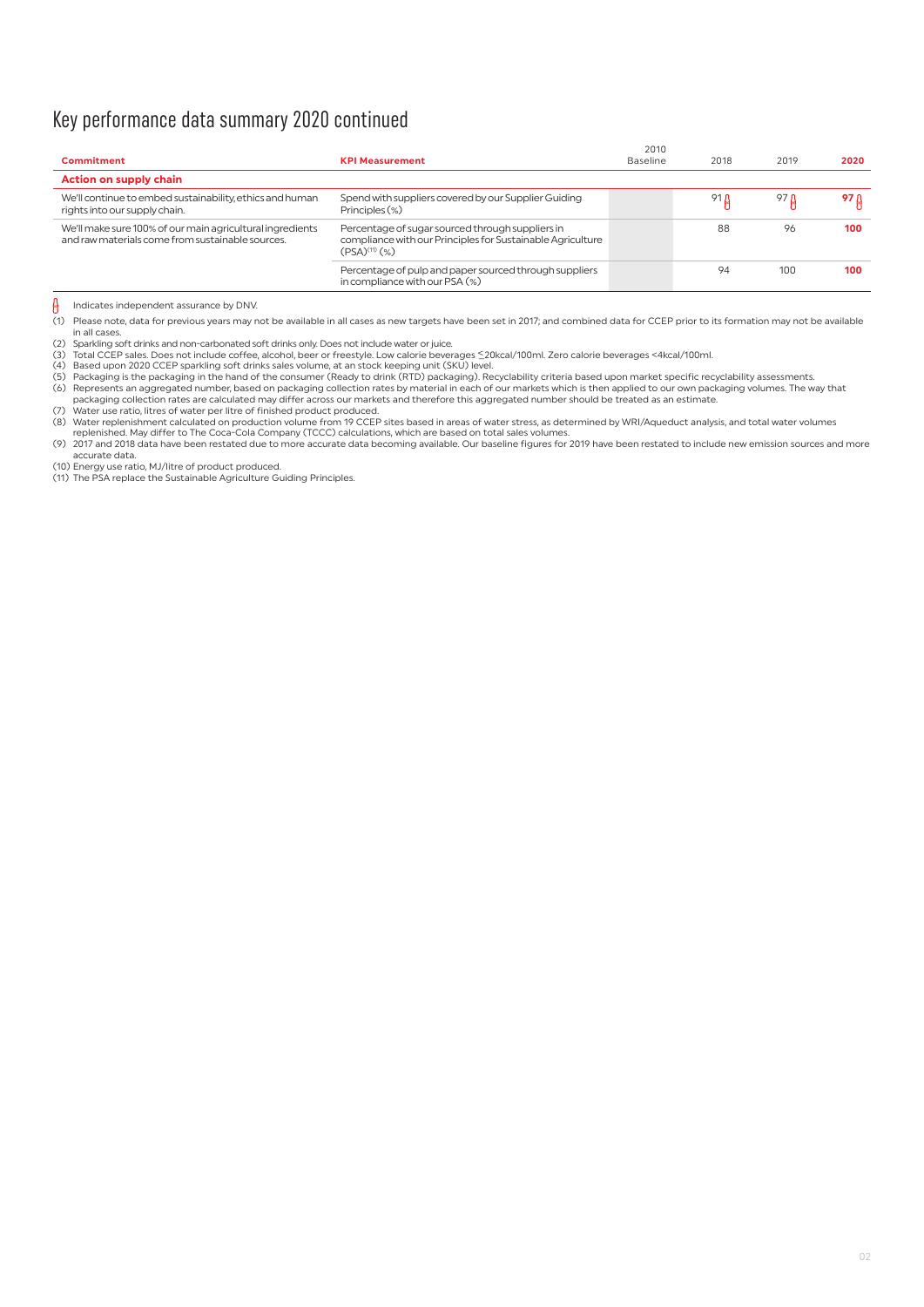# **Action on packaging**

## **Materials**

### **Packaging footprint (GRI 301-1 / GRI 301-2)**

|                                                  | 2018          |                          | 2019          |                         | 2020                 |                                 |
|--------------------------------------------------|---------------|--------------------------|---------------|-------------------------|----------------------|---------------------------------|
| <b>Total weight of material used</b>             | Metric Tonnes | Packaging<br>footprint % | Metric Tonnes | Packaging<br>footprint% | <b>Metric Tonnes</b> | <b>Packaging</b><br>footprint % |
| <b>Primary pacakging</b>                         |               |                          |               |                         |                      |                                 |
| PET (Virgin, rPET, Plant PET)                    | 223,205       | 33.7                     | 221,219       | 32.1                    | 198.924              | 34.7                            |
| Glass                                            | 142,727       | 21.5                     | 148,669       | 21.7                    | 89,837               | 15.7                            |
| Steel                                            | 71,295        | 10.8                     | 73,969        | 10.8                    | 54,279               | 9.5                             |
| Aluminium                                        | 91.944        | 13.9                     | 95.029        | 13.9                    | 108,716              | 19.0                            |
| Carton                                           | 741           | 0.1                      | 822           | 0.1                     | 763                  | 0.1                             |
| Pouches / Multifilm                              | 4,116         | 0.6                      | 4,684         | 0.7                     | 3,856                | 0.7                             |
| LDPE                                             | 587           | 0.1                      | 0             | 0.0                     | $\mathbf{0}$         | 0.0                             |
| <b>HDPE</b>                                      | 11,436        | 1.7                      | 21,033        | 3.1                     | 18,066               | 3.2                             |
| PP                                               | 579           | 0.1                      | 8.744         | 1.3                     | 7,588                | 1.3                             |
| Other (primary)                                  | 18,083        | 2.7                      | 413           | 0.1                     | 199                  | 0.0                             |
| Secondary packaging                              |               |                          |               |                         |                      |                                 |
| Plastic                                          | 36,227        | 5.5                      | 45,134        | 6.6                     | 37,927               | 6.6                             |
| Cardboard                                        | 57,210        | 8.6                      | 60,867        | 8.9                     | 48,393               | 8.5                             |
| <b>Tertiary packaging</b>                        |               |                          |               |                         |                      |                                 |
| <b>LDPE</b>                                      | 4.784         | 0.7                      | 4.688         | 0.7                     | 4,205                | 0.7                             |
| <b>Total packaging weight</b>                    | 662,934       |                          | 685,271       |                         | 572,753              |                                 |
| Total non-recycled content packaging weight      | 452,772       | 68.3                     | 473,330       | 69.1                    | 371,420              | 64.8                            |
| Total recycled content packaging material weight | 210,162       | 31.7                     | 211,941       | 30.9                    | 201,333              | 35.2                            |

|                                                          | 2018         | 2019         | 2020         |
|----------------------------------------------------------|--------------|--------------|--------------|
| Recycled or plant-based content                          | %            | %            | %            |
| PET that is rPET (%)                                     | $27.6 \,\mu$ | $30.5 \,\mu$ | 41.3 $\beta$ |
| PET that is Plant PET (%)                                | 3.1          | 1.4          | 0.5          |
| Recycled aluminium, steel and glass content $(\%)^{(1)}$ | 35.3         | 32.7         | 34.0         |
|                                                          | 2018         | 2019         | 2020         |
| Packaging use ratio <sup>(2)</sup>                       | 47.03        | 47.91        | 43.76        |

|                                                                   | 2019               |      | 2020               |      |
|-------------------------------------------------------------------|--------------------|------|--------------------|------|
| Number of packages introduced into the marketplace <sup>(3)</sup> | Number             | %    | <b>Number</b>      | %    |
| PET                                                               | 7.48 <sub>bn</sub> | 29.0 | 6.43bn             | 28.3 |
| Refillable PET                                                    | 1.11 <sub>bn</sub> | 4.3  | 970 <sub>m</sub>   | 4.3  |
| Glass                                                             | 610 <sub>m</sub>   | 2.3  | 340m               | 1.5  |
| Refillable glass                                                  | 2.94 <sub>bn</sub> | 11.4 | 1.75bn             | 7.8  |
| Aluminium can                                                     | 7.10 <sub>bn</sub> | 27.6 | 8.40 <sub>bn</sub> | 37.0 |
| Steel                                                             | 3.10 <sub>bn</sub> | 12.2 | 2.37bn             | 10.4 |
| Pouch                                                             | 739m               | 2.9  | 713m               | 3.1  |
| Carton                                                            | 49m                | 0.2  | 42 <sub>m</sub>    | 0.2  |
| Other                                                             | 124m               | 0.5  | 90 <sub>m</sub>    | 0.3  |
| Dispensed (including Freestyle and fountain) <sup>(4)</sup>       | 2.40 <sub>bn</sub> | 9.6  | 1.60 <sub>bn</sub> | 7.1  |
| Aluminium bottle                                                  | 0                  | 0    | 0                  | 0    |
| Total packaging units introduced <sup>(5)</sup>                   | 23.25bn            | 100  | 21.11bn            | 100  |
| Total refillable bottles (PET and glass)                          | 4.05bn             | 15.7 | 2.71bn             | 12.8 |
| Percentage of PET packaging that is refillable PET                |                    | 13.2 |                    | 12.5 |
| Percentage of glass packaging that is refillable glass            |                    | 85.0 |                    | 85.6 |

(1) Based upon supplier-provided data.

(2) Packaging use ratio: calculated based upon total 2020 tonnage weight of all packaging (including trippage for refillable packaging) divided by the litres sold in 2020.<br>Packaging includes all primary packaging (aluminiu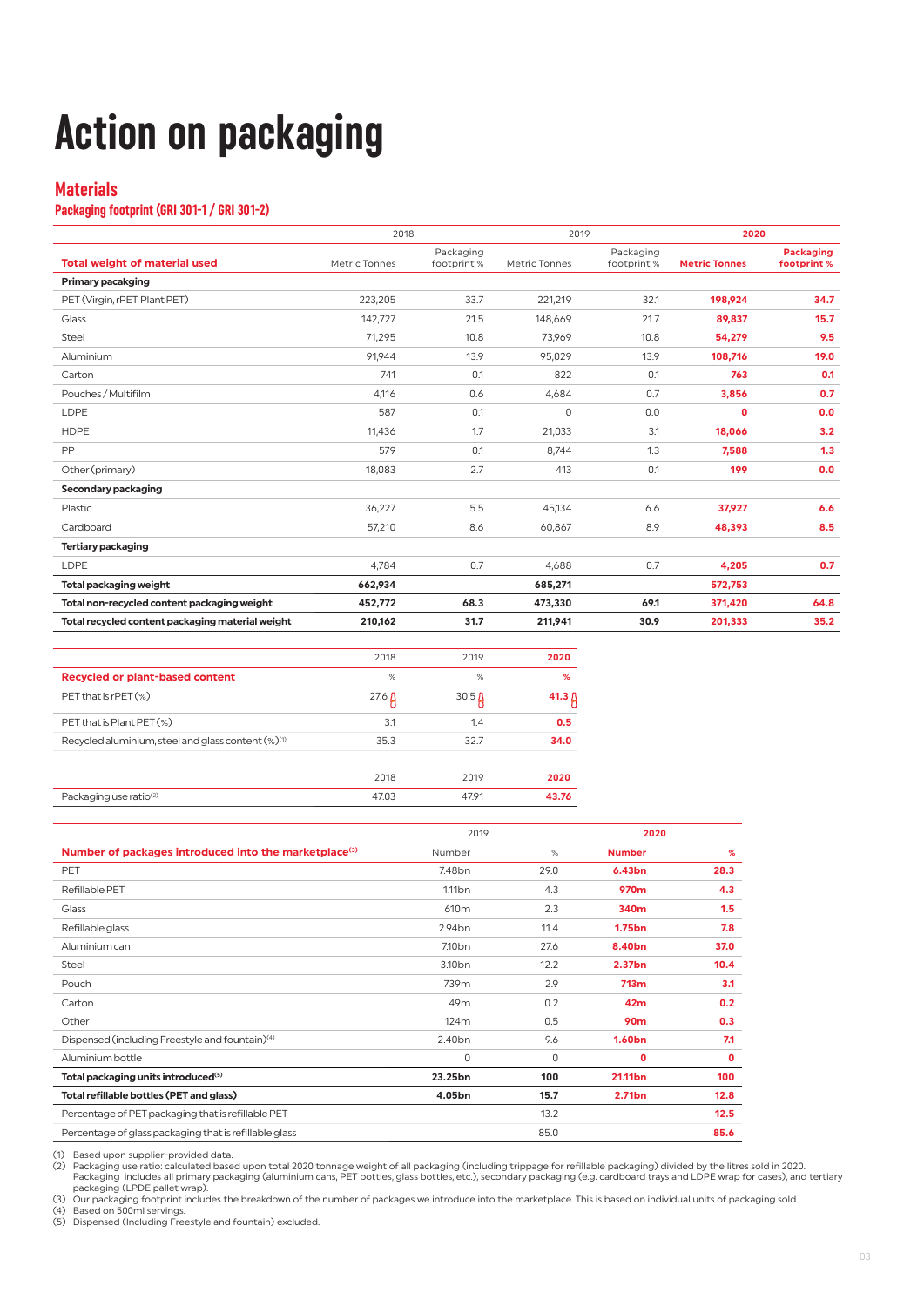## Action on packaging continued

## **Manufacturing waste (GRI 306-2)**

|                                                                 |               | 2018                |                      | 2019                |                      | 2020                       |  |
|-----------------------------------------------------------------|---------------|---------------------|----------------------|---------------------|----------------------|----------------------------|--|
| Waste by disposal type                                          | Metric Tonnes | % of Total<br>Waste | <b>Metric Tonnes</b> | % of Total<br>Waste | <b>Metric Tonnes</b> | % of Total<br><b>Waste</b> |  |
| Recycled                                                        | 102,148.04    | 90.89               | 109.396.42           | 92.05               | 91.843.27            | 91.09                      |  |
| Composting                                                      | 2.728.71      | 2.43                | 3,443.76             | 2.90                | 3,072.49             | 3.05                       |  |
| Waste to energy recovery                                        | 6.502.04      | 5.79                | 5.051.36             | 4.25                | 4.522.96             | 4.49                       |  |
| Incineration                                                    | 194.35        | 0.17                | 361.15               | 0.30                | 246.95               | 0.24                       |  |
| Landfill                                                        | 813.53        | 0.72                | 589.67               | 0.50                | 1.140.19             | 1.13                       |  |
| <b>Total waste produced at CCEP</b><br>manufacturing operations | 112,386.67    |                     | 118,842.35           |                     | 100.825.86           |                            |  |

## **Hazardous/non-hazardous waste (GRI 306-2)(6)**

|                     |               | 2018                |               | 2019                |                      | 2020                       |
|---------------------|---------------|---------------------|---------------|---------------------|----------------------|----------------------------|
| <b>Waste type</b>   | Metric Tonnes | % of Total<br>Waste | Metric Tonnes | % of Total<br>Waste | <b>Metric Tonnes</b> | % of Total<br><b>Waste</b> |
| Hazardous waste     | 530.9         | 0.5                 | 1.005.8       | 0.8                 | 360.8                | 0.4                        |
| Non-hazardous waste | 111,855.7     | 99.5                | 117.836.5     | 99.2                | 100.465              | 99.6                       |

(6) Please note that previous years data has been restated due to more accurate data becoming available.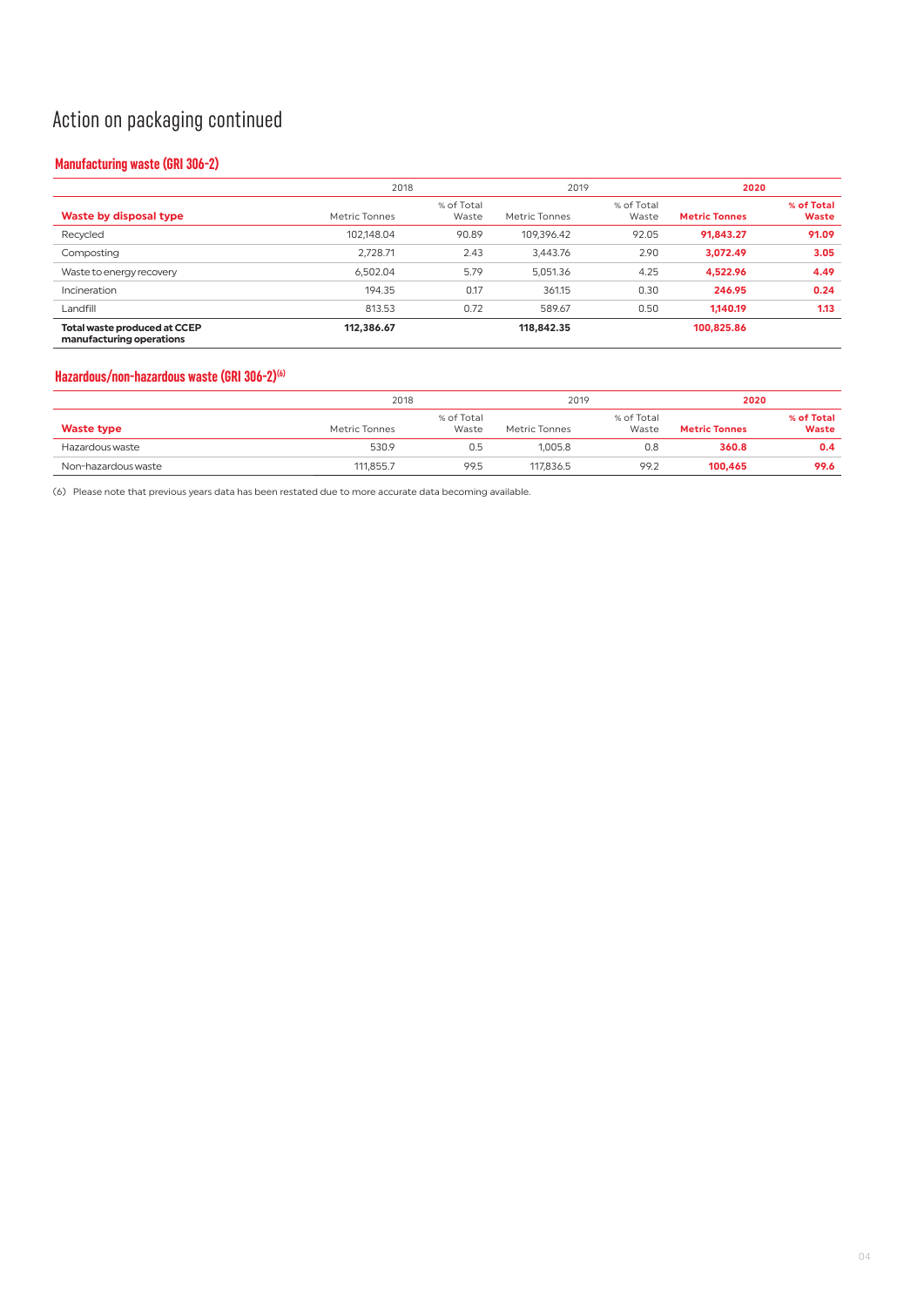# **Action on climate**

## **GHG Emissions(1), (2)**

## Greenhouse gases – 2020 (tonnes CO<sub>2</sub>e) (GRI 305-1 / GRI 305-2 / GRI 305-3)

| <b>Scope</b>                                                                                                                                                                                             | Carbon<br>dioxide<br>(CO) | <b>Nitrous</b><br>oxide<br>$(N_0)$ | Methane<br>(CH.) | <b>Hydrofluoro</b><br>carbons | $%$ of<br>footprint | Total<br><b>(tonnes)</b><br>CO <sub>2</sub> e |
|----------------------------------------------------------------------------------------------------------------------------------------------------------------------------------------------------------|---------------------------|------------------------------------|------------------|-------------------------------|---------------------|-----------------------------------------------|
| 1. Direct emissions (e.g. fuel used in manufacturing, own<br>vehicle fleet, as well as process and fugitive emissions)                                                                                   | 192.509                   | 700                                | 267              | 3.442                         | 5.9                 | 196,919 <sup>1</sup>                          |
| 2a. Indirect emissions - market based approach <sup>(3)</sup><br>(e.g. electricity)                                                                                                                      | 4.777                     | 11                                 | 26               | $\Omega$                      | 0.1                 | $4,815$ $\uparrow$                            |
| 2b. Indirect emissions - location based approach <sup>(3)</sup><br>(e.g. electricity)                                                                                                                    | 142.897                   | 336                                | 778              | $\Omega$                      |                     | 144,011 ∆                                     |
| 3. Third party emissions, including those related to our<br>ingredients, packaging, cold drink equipment, third party<br>transportation and distribution, waste in our operations<br>and business travel | 3.126.133                 | 15.633                             | 2.269            | $\Omega$                      | 94.0                | 3,144,035 $\beta$                             |
| Total GHG emissions Scope 1, 2(4) and 3 (Full value chain)                                                                                                                                               | 3,323,420                 | 16,345                             | 2.562            | 3,442                         |                     | $3,345,769$ $\alpha$                          |

## Our operational carbon footprint (tonnes CO<sub>2</sub>e)<sup>(5), (6)</sup> (GRI 305-1 / GRI 305-2 / GRI 305-3)

| Metric tonnes CO <sub>s</sub> e by emission source                     | 2010      | 2018      | 2019               | 2020        |
|------------------------------------------------------------------------|-----------|-----------|--------------------|-------------|
| Scope 1                                                                |           |           |                    |             |
| Operations and commercial sites                                        | 199.663   | 175,126   | 168,292            | 147,608     |
| <b>CCEPfleet</b>                                                       | 99,953    | 63,775    | 61,421             | 49,311      |
| <b>Business travel</b>                                                 | 4,546     | 0         | $\mathbf 0$        | O           |
| Scope 2                                                                |           |           |                    |             |
| Operations and commercial sites                                        | 280,727   | 6,025     | 6,051              | 4,815       |
| Scope 3                                                                |           |           |                    |             |
| Ingredients                                                            | 1,060,380 | 970,234   | 934,250            | 846,743     |
| Packaging                                                              | 1,830,353 | 1,562,382 | 1,597,886          | 1,424,558   |
| Cold drink equipment                                                   | 1,508,682 | 638,745   | 608,063            | 531,135     |
| Transportation (including business travel)                             | 300,213   | 272,642   | 282,163            | 216,468     |
| Operations and commercial sites                                        | 88,546    | 68,544    | 139,619            | 125,132     |
| Total GHG emissions Scope 1, 2 <sup>(4)</sup> and 3 (full value chain) | 5,373,064 | 3,757,473 | 3,797,745 <u>[</u> | 3,345,769 & |

### **Total value chain carbon footprint**

| Percentage                      | 2010 | 2018 | 2019 | 2020 |
|---------------------------------|------|------|------|------|
| Cold drink equipment            | 28.1 | 17.0 | 16.0 | 15.9 |
| Operations and commercial sites | 10.6 | 6.6  | 8.3  | 8.3  |
| Distribution                    | 7.5  | 9.0  | 9.0  | 7.9  |
| Ingredients                     | 19.7 | 25.8 | 24.6 | 25.3 |
| Packaging                       | 34.1 | 41.6 | 42.1 | 42.6 |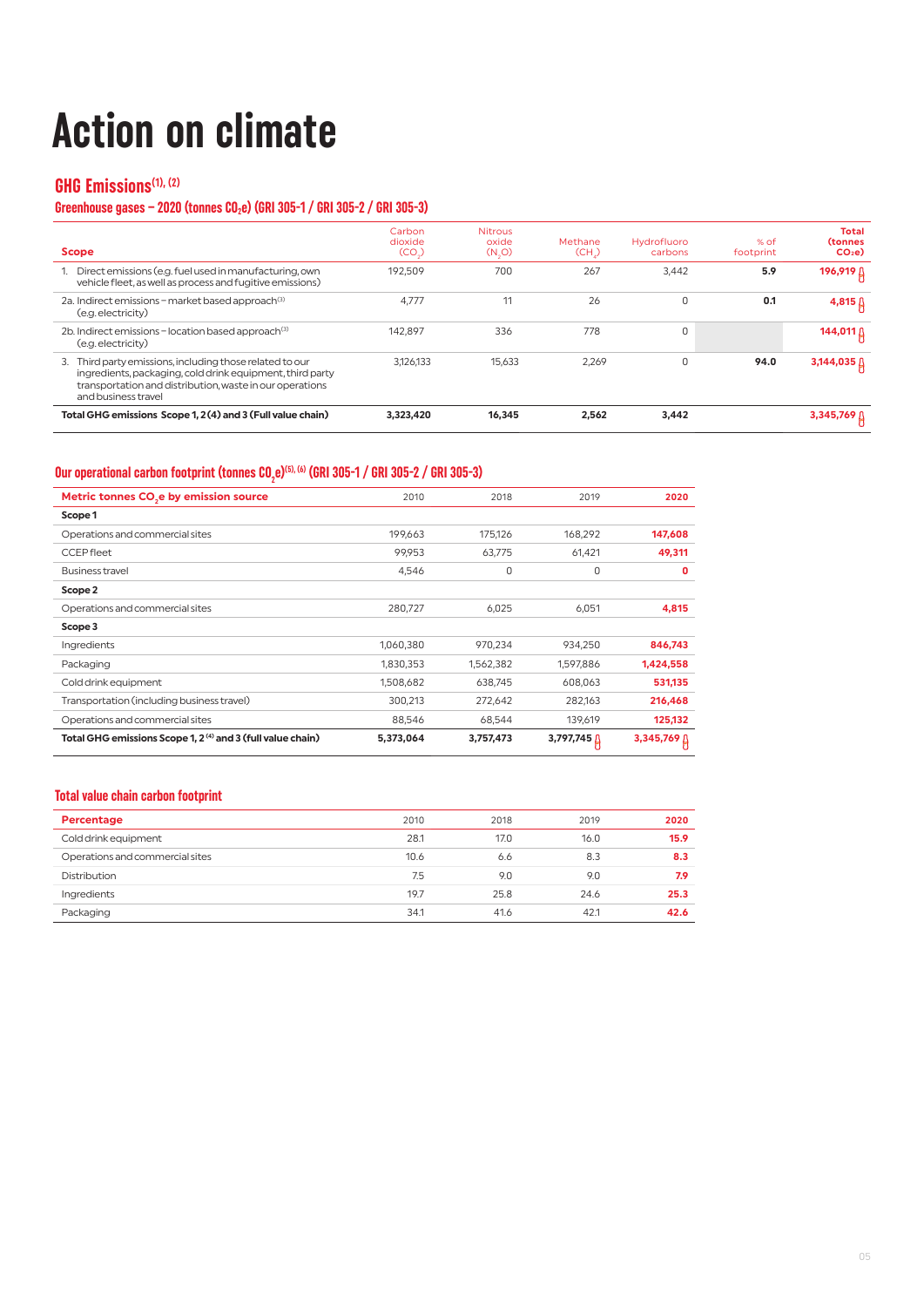## Action on climate continued

### **Our normalised carbon footprint (GRI 305-4)(6)**

| Metric tonnes CO <sub>s</sub> e by emission source                                                                                          | 2010  | 2018  | 2019           | 2020               |
|---------------------------------------------------------------------------------------------------------------------------------------------|-------|-------|----------------|--------------------|
| GHG Scope 1& 2 emissions per litre of product produced<br>(g CO <sub>2</sub> e/litre) (market based Scope 2 approach)                       | 44.87 | 19.38 | 1855           | 17.22              |
| GHG Scope 1 & 2 emissions per Euro of revenue (g CO <sub>2</sub> e/Euro)<br>(market based Scope 2 approach)                                 |       | 20.73 | 19.61          | 19.03              |
| GHG Scope 1, 2, and 3 (full value chain) emissions per litre of<br>product sold (g CO <sub>2</sub> e/litre) (market based Scope 2 approach) | 378.2 | 265.6 | 266.1 $\Delta$ | 259.0 <sub>0</sub> |

## **GHG emission reductions (absolute and normalised) (GRI 305-5)(6)**

| Metric tonnes CO <sub>2</sub> e by emission source                                                 | 2018       | 2019              | 2020   |
|----------------------------------------------------------------------------------------------------|------------|-------------------|--------|
| Absolute reduction in total value chain greenhouse gas<br>emissions (Scope 1, 2, 3) since 2010 (%) | 30.1 $\mu$ | 29.3 <sub>h</sub> | 37.7 A |
| Absolute reduction in total value chain greenhouse gas<br>emissions (Scope 1, 2, 3) since 2019 (%) |            |                   | 11.9 A |
| Relative reduction in total value chain GHG emissions (Scope<br>$1, 2, 3$ ) since $2010$ (%)       | 298        | 297               | 31.5   |
| Relative reduction in total value chain GHG emissions (Scope<br>$(1, 2, 3)$ since $2019$ $(\%)$    |            |                   | 27     |

## **Energy and renewable energy**

**Energy use ratio (GRI 302-3)**

|                                                    | 2010  | 2018                  | 2019 | 2020                  |
|----------------------------------------------------|-------|-----------------------|------|-----------------------|
| Energy consumed (MJ) per litre of product produced | 0.382 | 0.315 $\rm\mathit{A}$ |      | $0.309\,\mathrm{\AA}$ |

### **CCEP energy sources and use (GRI 302-1)(6)**

### **Direct energy consumption by Primary Energy Source (Scope 1) (GRI 302-4 / GRI 302-5)(6)**

|                                        | 2018        |           | 2019       |                | 2020       |           |
|----------------------------------------|-------------|-----------|------------|----------------|------------|-----------|
| <b>Source</b>                          | <b>MWh</b>  | GJ        | <b>MWh</b> | GJ             | <b>MWh</b> | <b>GJ</b> |
| Diesel (CCEP fleet)                    | 251,366     | 904,919   | 239,080    | 860,687        | 189,130    | 680,870   |
| Petrol (CCEP fleet)                    | 7,239       | 26,059    | 13,534     | 48,722         | 17,914     | 64,491    |
| Natural gas                            | 432,387     | 1,556,593 | 452,626    | 1,629,455      | 400,351    | 1,441,262 |
| Propane and LPG                        | 56,186      | 202,271   | 52,802     | 190,085        | 43,102     | 155,168   |
| Light fuel oil/site diesel             | 29,998      | 107,994   | 29,431     | 105,952        | 28,522     | 102,681   |
| Other (jet-fuel and CNG)               | $\Omega$    | 0         | 1          | $\overline{4}$ | 3          | 12        |
| Geothermal                             | 10,542      | 37,950    | 9,624      | 34,646         | 11,264     | 40,551    |
| Electricity CHP                        | 6,358       | 22,890    | 6,577      | 23,678         | 17,404     | 62,655    |
| <b>Biodiesel</b>                       | 1,270       | 4,572     | 300        | 1,078          | 0          | 0         |
| Electricity solar                      | 449         | 1,618     | 427        | 1,537          | 424        | 1,526     |
| Ground source heat                     | 107         | 384       | 107        | 384            | 700        | 2,520     |
| Electricity water turbine              | 197         | 708       | 170        | 612            | 183        | 658       |
| Heavy fuel oil                         | $\mathbf 0$ | 0         | 0          | $\Omega$       | 0          | 0         |
| <b>Total direct energy consumption</b> | 796,099     | 2,865,958 | 804,679    | 2,896,840      | 708,997    | 2,552,394 |

#### **CCEP energy sources and use (GRI 302-1)**

## Direct energy consumption by Primary Energy Source (Scope 2) (GRI 302-1)<sup>(6)</sup>

|                                    | 2018       |           | 2019    |           | 2020       |           |
|------------------------------------|------------|-----------|---------|-----------|------------|-----------|
| <b>Source</b>                      | <b>MWh</b> | G.        | MWh     | G.        | <b>MWh</b> | GJ        |
| Electricity purchased and consumed | 634.001    | 2.282.404 | 621.778 | 2.238.402 | 556.651    | 2,003,944 |
| Heat and steam purchased and used  | 23.361     | 84.100    | 22.336  | 80.409    | 19.279     | 69.404    |
| Total direct energy consumption    | 657,362    | 2.366.504 | 644.114 | 2,318,811 | 575,930    | 2,073,348 |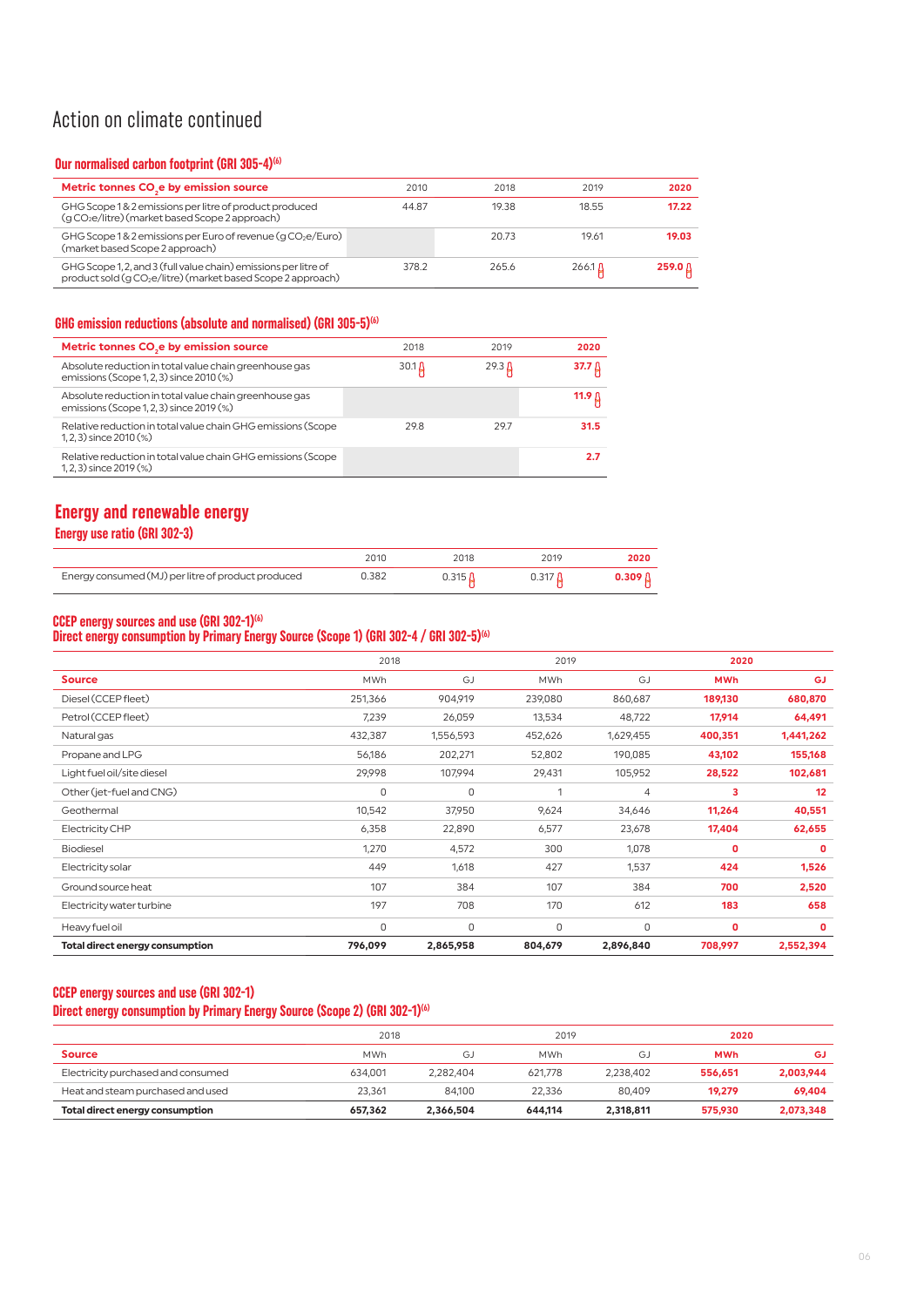## Action on climate continued

#### **Renewable energy (GRI 302-1)(6)**

|                                                                                              | 2018       |                      | 2019               |                          | 2020       |             |
|----------------------------------------------------------------------------------------------|------------|----------------------|--------------------|--------------------------|------------|-------------|
| <b>Source</b>                                                                                | <b>MWh</b> | GJ                   | <b>MWh</b>         | GJ                       | <b>MWh</b> | GJ          |
| Renewable purchased electricity (Grid)                                                       | 620,170 A  | $2,232,614$ $\Omega$ | $611,505$ $\Omega$ | $2,201,420 \,\text{\AA}$ | 547.137    | 1,969,692 A |
| Renewable non-grid/onsite electricity<br>(Solar PV and water turbine)                        | 5.278      | 19.003               | 5.288              | 19.038                   | 5.375      | 19.350      |
| Renewable heat and steam (Biomass-district<br>heating, geothermal & ground source heat pump) | 34.009     | 122.434              | 32.066             | 115.439                  | 31.243     | 112.475     |
| <b>Total direct energy consumption</b>                                                       | 659.457    | 2.374.051            | 648.859            | 2.335.897                | 583.755    | 2,101,517   |

#### **Non-renewable energy (GRI 302-1)(6)**

|                                         | 2018       |           |            | 2019      |            | 2020      |  |
|-----------------------------------------|------------|-----------|------------|-----------|------------|-----------|--|
| <b>Source</b>                           | <b>MWh</b> | GJ        | <b>MWh</b> | G.        | <b>MWh</b> | GJ        |  |
| Low carbon purchased electricity (Grid) |            | 0         | υ          |           | 0          | 0         |  |
| Fossil fuel electricity (Grid)          | 9.198      | 33.114    | 5.581      | 20.093    | 4.746      | 17.087    |  |
| Natural gas                             | 432.387    | 1.556.593 | 452.626    | 1,629,455 | 400,351    | 1,441,262 |  |
| Light fuel oil/ site diesel             | 29.998     | 107.994   | 29.431     | 105.952   | 28.522     | 102.681   |  |
| Propane and LPG                         | 56.186     | 202.271   | 52.802     | 190.085   | 43.102     | 155,168   |  |
| Total non-renewable energy              | 527.769    | 1,899,972 | 540,440    | 1,945,585 | 476.721    | 1,716,198 |  |

## **Cold drink equipment**

### **Energy used in cold drink equipment (GRI 302-2)(6)**

| 2018                                                          |            | 2019      |            | 2020      |            |           |
|---------------------------------------------------------------|------------|-----------|------------|-----------|------------|-----------|
| <b>Source</b>                                                 | <b>MWh</b> | G.        | <b>MWh</b> | $\sim$    | <b>MWh</b> | GJ        |
| Energy used in customer locations for cold<br>drink equipment | 2.004.182  | 7.215.056 | 1.922.827  | 6.922.177 | 1.812.778  | 6.526.002 |

Note on sources of data and calculation methodologies under the WRI/WBCSD Greenhouse Gas (GHG) Protocol, we measure our emissions in three 'Scopes', except for CO<sub>2</sub>e emissions from biologically sequestered carbon, which is reported separately. Please note that prior years data may be restated due to more accurate data becoming available. Data<br>is consolidated from a number of sources ac operational carbon footprint, including natural gas and purchased electricity data, refrigerant gas losses, CO2 fugitive gas losses and transport fuel, water supply, wastewater and waste management.

We use emission factors relevant to the source data including UK Department for Business, Environment and Industrial Strategy (BEIS) 2020 and IEA 2018 emission factors. Scope 1<br>figures include direct sources of emissions s from the generation of electricity we use at our sites. We report against this on both a location based and a market based approach. Commitments and key performance indicators are<br>tracked using the market based approach. S we use in our products); fuel and energy related activities not already included in Scope 1 and 2 (e.g. emissions from well-to-tank and transmission and distribution); upstream transportation and distribution; waste generated in operations; business travel (including employee business travel by rail and air); upstream leased assets (including the home<br>charging of company vehicles); use of sold pr the electricity used by our hot and cold drink equipment at our customers' premises). This accounts for over 90% of our Scope 3 emissions. Additional Scope 3 emissions, from capital<br>goods, employee commuting and the use of All other Scope 3 categories are not currently applicable to CCEP.

(1) Under the WRI/WBCSD GHG Protocol, we measure our emissions in three 'Scopes', except CO2e from biologically sequestered carbon, which is reported separately. In 2020, CCEP's

biologically sequestered carbon was 7,539 tonnes. (2) Please note we do not have PFCs or SF6 emissions.

(3) Includes on- and off-site solar, geothermal, biomass, and combined heat and power (CHP) generation.<br>(4) Market based approach only.<br>(5) Calculated using the Scope 2 market based approach.

(4) Market based approach only. (5) Calculated using the Scope 2 market based approach.

(6) Please note that previous years data has been restated due to more accurate data becoming available.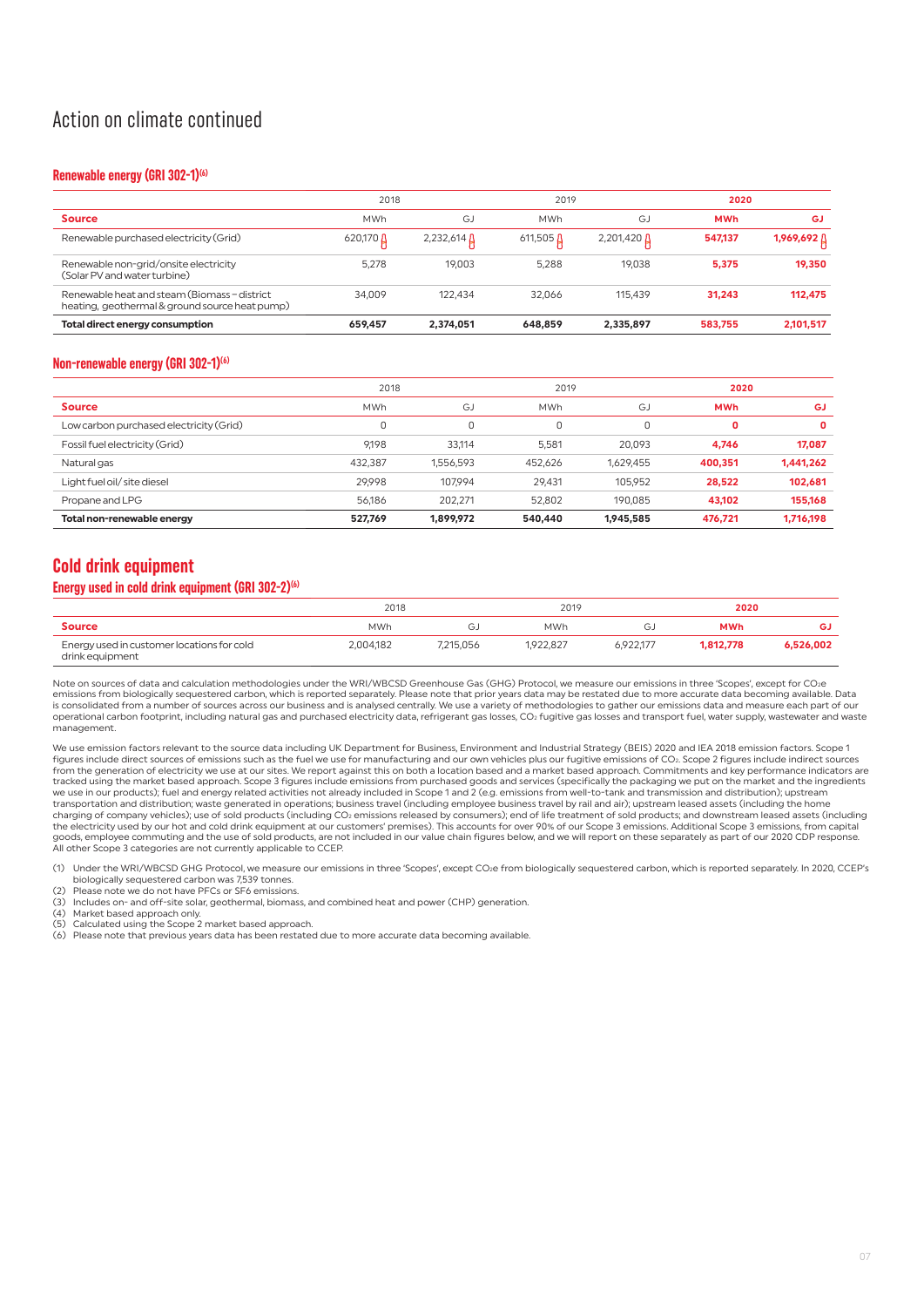## **Action on water**

## **Water stewardship**

### **Total water withdrawal (GRI 303-1 / GRI 303-5)(1)**

|                              | 2018                   |       | 2019                   |       | 2020                                    |       |
|------------------------------|------------------------|-------|------------------------|-------|-----------------------------------------|-------|
| By source                    | Volume<br>$(1.000m^3)$ | %     | Volume<br>$(1,000m^3)$ | %     | <b>Volume</b><br>(1.000m <sup>3</sup> ) | %     |
| Municipal                    | 14.904                 | 73.04 | 14.966                 | 73.37 | 14,080                                  | 76.59 |
| Borehole                     | 5,501                  | 26.96 | 5.432                  | 26.63 | 4,303                                   | 23.41 |
| Rainwater                    | 0.4                    | 0.00  |                        | 0.01  |                                         | 0.01  |
| <b>Total water withdrawn</b> | 20,405                 |       | 20,398                 |       | 18,385                                  |       |

#### **Water use ratio (GRI 303-1 / GRI 303-5)(1)**

|                                                            | 2010  | 2018    | 2019           | 2020 |
|------------------------------------------------------------|-------|---------|----------------|------|
| Litres of water used/litre of finished product<br>produced | 0.382 | 1.614 A | 1.605 <b>በ</b> |      |

#### **Total wastewater discharge (GRI 303-4 / GRI 306-1 / GRI 306-5)**

|                                                                | 2018                        | 2019              | 2020                               |
|----------------------------------------------------------------|-----------------------------|-------------------|------------------------------------|
| <b>By volume</b>                                               | Volume<br>(m <sup>3</sup> ) | Volume<br>$(m^3)$ | <b>Volume</b><br>(m <sup>3</sup> ) |
| Discharged for treatment by municipal water<br>treatment works | 4,641,532                   | 4.526.656         | 4,044,922                          |
| Treated onsite                                                 | 3.142.935                   | 2,931,670         | 2,577,870                          |
| Surface water                                                  | 0                           |                   |                                    |
| <b>Total wastewater discharged</b>                             | 7,784,467                   | 7,458,326         | 6,622,792                          |

#### **Water in water-stressed areas (GRI 303-3)(1)**

|                                                            | 2018           |                                    | 2019           |                                    | 2020           |                                    |
|------------------------------------------------------------|----------------|------------------------------------|----------------|------------------------------------|----------------|------------------------------------|
|                                                            | Volume $(m^3)$ | % of total<br>production<br>volume | Volume $(m^3)$ | % of total<br>production<br>volume | Volume $(m^3)$ | % of total<br>production<br>volume |
| Total production volume in areas of water stress           | 6.279.316      | 49.42                              | 6.353.890      | 50.01                              | 5.687.042      | 48.54                              |
| Total water withdrawal from sites in areas of water stress | 10.388.975     | 50.90                              | 10.498.520     | 51.30                              | 9.097.192      | 49.48                              |
|                                                            |                |                                    |                |                                    |                |                                    |

| ress<br>$11/2^+$ |  |  |
|------------------|--|--|
|                  |  |  |

#### **Water replenishment (GRI 303-2)**

|                                                                                                               | 2018           | 2019           | 2020                     |
|---------------------------------------------------------------------------------------------------------------|----------------|----------------|--------------------------|
| <b>Volume of water replenished</b>                                                                            | Volume $(m^3)$ | Volume $(m^3)$ | Volume (m <sup>3</sup> ) |
| Belgium                                                                                                       | 80.200         | 189.800        | 263,200                  |
| France                                                                                                        | 3.971.000      | 4.372.000      | 9,650,000                |
| Germany                                                                                                       | 37,300         | 37,300         | 37,300                   |
| Great Britain                                                                                                 | 1.467.700      | 1,812,500      | 2,033,700                |
| Spain                                                                                                         | 3,278,950      | 3.782.450      | 3,642,850                |
| <b>Total volume replenished</b>                                                                               | 8,835,150      | 10.194.050     | 15,627,050               |
| Replenishment as a percentage of the water we used in our<br>drinks, where sourced from areas of water stress | 141%           | $160\%^{(2)}$  | $275%^{(2)}$             |

(1) Please note that previous years data has been restated due to more accurate data becoming available.<br>(2) Water replenishment calculated on production volume from 19 CCEP sites based in areas of water stress, as determi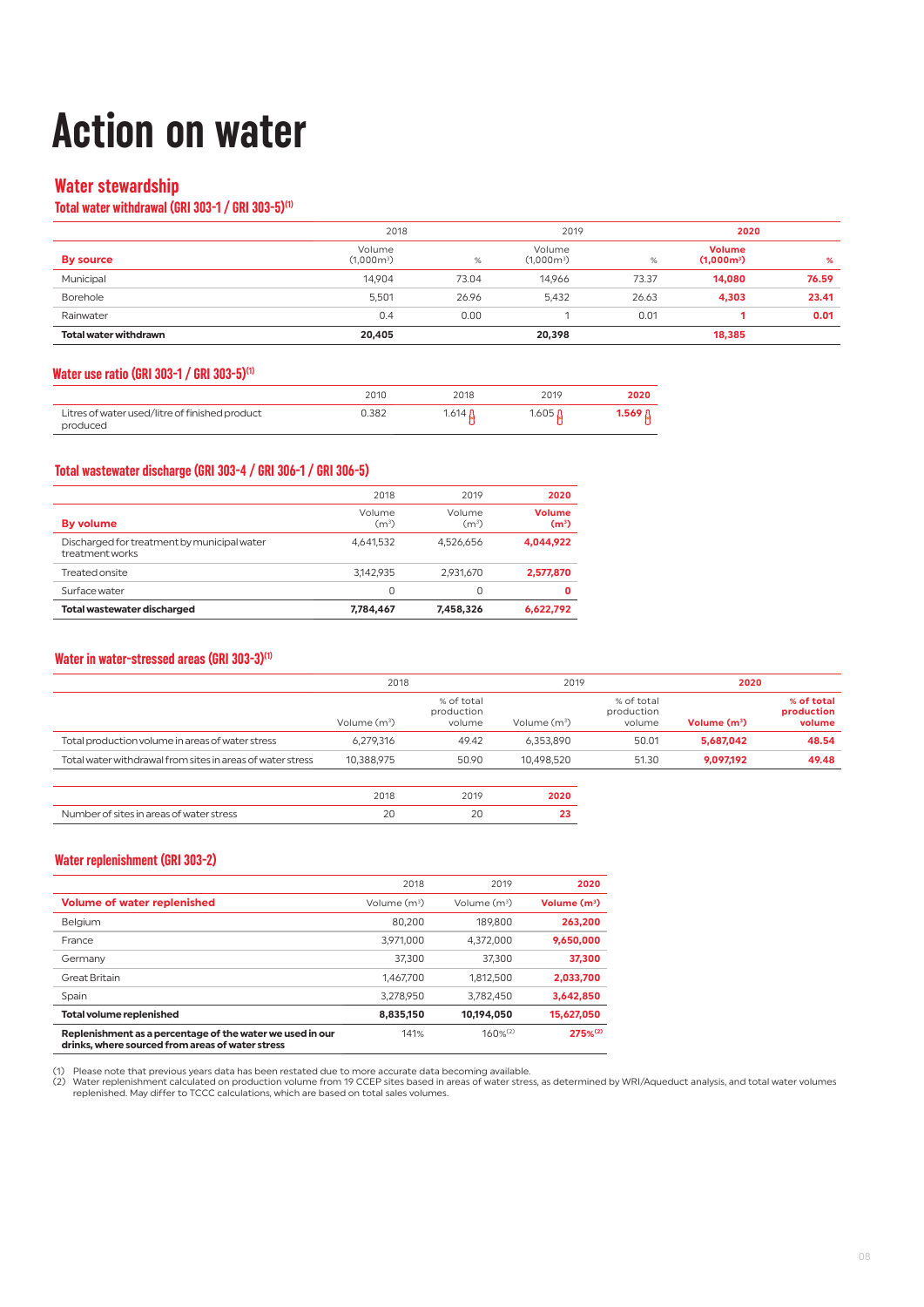# **Action on drinks**

## **Portfolio**

|                                                                                                                                             | 2018          | 2019          | 2020              |
|---------------------------------------------------------------------------------------------------------------------------------------------|---------------|---------------|-------------------|
| Reduction in the average sugar per litre in our soft drinks portfolio since 2015 $(\%)^{(1)}$                                               | 11.1 $\Delta$ | $12.9 \beta$  | $15.3 \uparrow$   |
| Reduction in average sugar per litre in our soft drinks portfolio since 2010 (%) <sup>(1)</sup>                                             | $15.8 \,\mu$  | 17.6 $\Delta$ | 19.8 ∆            |
| Number of products which have had their recipes changed to reduce sugar since 2010 (number)                                                 |               |               | 211               |
| Number of new low and no calorie products launched since 2010 (number)                                                                      |               |               | 705               |
| Percentage of our volume sold which is low or no sugar (%) <sup>(2)</sup>                                                                   | $45.2 \,\mu$  | $46.0 \,\mu$  | 47.7 <sup>0</sup> |
| Number of organic products in our portfolio (number)                                                                                        | 52            | 94            | 56                |
| Percentage of our volume sold that is organic (%)                                                                                           | 0.3           | 0.3           | 0.4               |
| Percentage of total sparkling soft drinks volume sold in packs which are 250ml or less (%) <sup>(3)</sup>                                   | 5.0           | 5.0           | 3.7               |
| Tonnes of sugar removed from our products since 2010 (tonnes)                                                                               |               |               | 245,300           |
| Percentage of products in our portfolio that carry GDA labelling and front-of-pack labelling (%) <sup>(4)</sup>                             | 98            | 97            | 96                |
| Percentage of total products sold that offer nutrition benefits such as fiber, vitamins, minerals or functional food<br>ingredients $(\%)$  | 4.9           | 5.2           | 6.2               |
| Percentage of products that we sell that contain alcohol (%) <sup>(5)</sup>                                                                 | 0.2           | 0.1           | 0.1               |
| Product portfolio by unit cases volume:                                                                                                     |               |               |                   |
| • Coca-Cola Trademark (%)                                                                                                                   | 63            | 63.5          | 66.0              |
| • Sparkling flavours and energy (%)                                                                                                         | 22.5          | 22.5          | 22.5              |
| • Juices, RTD teas, RTD coffees, isotonics (%)                                                                                              | 7.5           | 8.5           | 5.0               |
| • Water $(\%)$                                                                                                                              | 7             | 5.5           | 6.5               |
| Number of products in our portfolio that are genetically modified or derived from genetically modified organisms<br>(number) <sup>(6)</sup> | $\Omega$      | $\Omega$      | $\Omega$          |
| Number of products in our portfolio that are tested on animals (number)                                                                     | $\circ$       | 0             | 0                 |

(1) Sparkling soft drinks and non-carbonated soft-drinks only. Does not include water or juice.<br>
20 Total CCEP sparkling soft drinks and non-carbonated soft-drinks only. Does not include water or juice.<br>
20 Total CCEP spa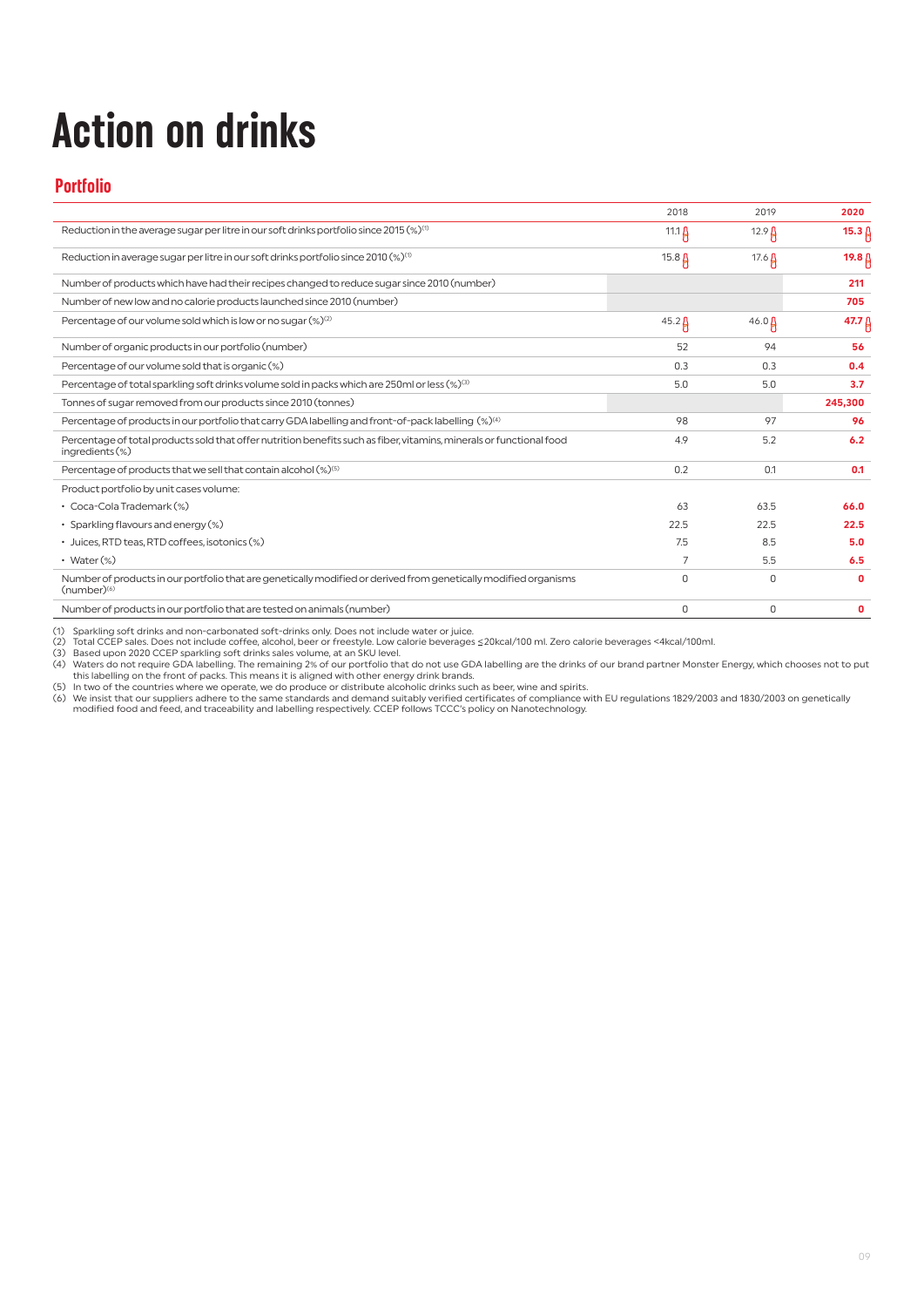## **Action on society (Our people)**

## **Diversity and employment - Workplace profile**

|                                                                                |        | 2018           |        | 2019         |               | 2020         |            |
|--------------------------------------------------------------------------------|--------|----------------|--------|--------------|---------------|--------------|------------|
|                                                                                | Number | $\%$           | Number | $\%$         | <b>Number</b> | %            | GRI        |
| Total employees                                                                | 23,310 |                | 23,357 |              | 22,106        |              | GRI 102-8  |
| Male (number/%)                                                                | 17,672 | 75.8           | 17,498 | 74.9         | 16,584        | 75.0         | GRI 102-8  |
| Female (number/%)                                                              | 5,638  | 24.2           | 5,859  | 25.1         | 5,522         | 25.0         | GRI 102-8  |
| Full-time employees                                                            | 22,023 |                | 21,982 |              | 20,847        |              | GRI 102-8  |
| Male (number/%)                                                                | 17,151 | 97.1           | 16,914 | 97.0         | 16,076        | 96.9         | GRI 102-8  |
| Female (number/%)                                                              | 4,872  | 86.4           | 5,068  | 87.0         | 4,771         | 86.4         | GRI 102-8  |
| Part-time employees                                                            | 1,287  |                | 1,274  |              | 1,259         |              | GRI 102-8  |
| Male (number/%)                                                                | 521    | 2.9            | 517    | 3.0          | 508           | 3.1          | GRI 102-8  |
| Female (number/%)                                                              | 766    | 13.6           | 757    | 13.0         | 751           | 13.6         | GRI 102-8  |
| Permanent contract                                                             | 21,213 | 91.0           | 21,072 | 90.6         | 20,633        | 93.3         | GRI 102-8  |
| Male (number/%)                                                                | 16,199 | 91.7           | 15,912 | 91.3         | 15,580        | 93.9         | GRI 102-8  |
| Female (number/%)                                                              | 5,014  | 88.9           | 5,160  | 88.6         | 5,053         | 91.5         | GRI 102-8  |
| Temporary contract                                                             | 1,668  | 7.2            | 1,709  | 7.3          | 1,041         | 4.7          | GRI 102-8  |
| Male (number/%)                                                                | 1,202  | 6.8            | 1,212  | 7.0          | 728           | 4.4          | GRI 102-8  |
| Female (number/%)                                                              | 466    | 8.3            | 497    | 8.5          | 313           | 5.7          | GRI 102-8  |
| Total employee turnover rate (%)                                               |        | 13.0           |        | 14.4         |               | 12.9         | GRI 401-1  |
| Voluntary turnover rate (number/%)                                             | 1,068  | 5              | 1,142  | 5            | 672           | 3            | GRI 401-1  |
| Male (number/%)                                                                | 712    | $\overline{4}$ | 716    | 4.1          | 453           | 2.7          | GRI 401-1  |
| Female (number/%)                                                              | 356    | 6.3            | 426    | 7.3          | 219           | 4.0          | GRI 401-1  |
| New hire rate (Number/%)                                                       | 1,230  | 5              | 1,306  | 6            | 592           | 2.7          | GRI 401-1  |
| Male (number/%)                                                                | 711    | $\overline{4}$ | 750    | 4.3          | 384           | 2.3          | GRI 401-1  |
| Female (number/%)                                                              | 519    | 9.2            | 556    | 9.5          | 208           | 3.8          | GRI 401-1  |
| Internal hire rate (%)                                                         |        | 41.2           |        | 38.3         |               | 46.5         | GRI 401-1  |
| Absentee rate (%)                                                              |        | 7.7            |        | 4.8          |               | 6.1          | GRI 403-9  |
| $Male$ $%$                                                                     |        | 4.2            |        | 3.6          |               | 6.4          | GRI 403-9  |
| Female (%)                                                                     |        | 3.5            |        | 1.2          |               | 5.0          | GRI 403-9  |
| Age groups (%)                                                                 |        |                |        |              |               |              | GRI 401-1  |
| $<$ 20y-29y $(\%)$                                                             |        | 15.0           |        | 15.3         |               | 13.1         |            |
| 30y-50y(%)                                                                     |        | 55.3           |        | 54.3         |               | 54.4         |            |
| $>50y$ (%)                                                                     |        | 29.7           |        | 30.4         |               | 32.5         |            |
| Employees that receive regular<br>performance appraisals                       |        |                |        |              |               |              | GRI 404-3  |
| Management (%)                                                                 |        | 100            |        | 100          |               | 93           | GRI 404-3  |
| Non-management (%)                                                             |        | 99             |        | 99           |               | 48           | GRI 404-3  |
| Average training days per employee<br>(hours)                                  |        | 13.2           |        | 14.4         |               | 14.3         | GRI 404-1  |
| Employees covered by collective<br>bargaining agreements (%)                   |        | 84.5           |        | 84.5         |               | 84.9         | GRI 102-41 |
| Females in leadership roles (%) (including<br>ELT-senior manager grade)        |        | $35.2^{(1)}$   |        | $35.5\beta$  |               | 35.6 $\beta$ | GRI 405-1  |
| Females in non-management roles (%)                                            |        | 22.6           |        | 23.9         |               | 23.7         | GRI 405-1  |
| Females on Board of Directors (%)                                              |        | 17.6           |        | 23.5         |               | 29.4         | GRI 405-1  |
| Board of Directors members over 40 (%)                                         |        | 100            |        | 100          |               | 100          | GRI 405-1  |
| Equal remuneration (median<br>compensation of men vs women) (%) <sup>(2)</sup> |        |                |        |              |               |              | GRI 405-2  |
| Executive level                                                                |        | 116            |        | 114          |               | 111          |            |
| Management level (Excl. Executive level)                                       |        | 105            |        | 106          |               | 104          | GRI 405-2  |
| Non-management                                                                 |        | 100            |        | 102          |               | 102          | GRI 405-2  |
| CEO to employee pay ratio                                                      |        | 76:1           |        | $67:1^{(3)}$ |               | $54:1^{(4)}$ | GRI 102-39 |

Percentages represent percentage of total workforce. Additional data splits available in CCEPs full GRI table.<br>(1) We reported 35.6% of women in senior management positions in 2018 based on 759 females and 1,376 males in regrade senior managers, the number of females and males in senior management as at 31 December 2018 has been restated to 751 females and 1,380 males so that the number of women in senior management has been restated to 35.2%.

(2) The country male/female pay ratios calculated for the purposes of this report differ in calculation methodology to those that may be required by law within each country. For the purposes of this report, country pay ratios were calculated based upon base pay, on an FTE basis, excluding contract types such as apprenticeships and internships. Management<br>Ievel includes ELT, Vice Presidents, Directors,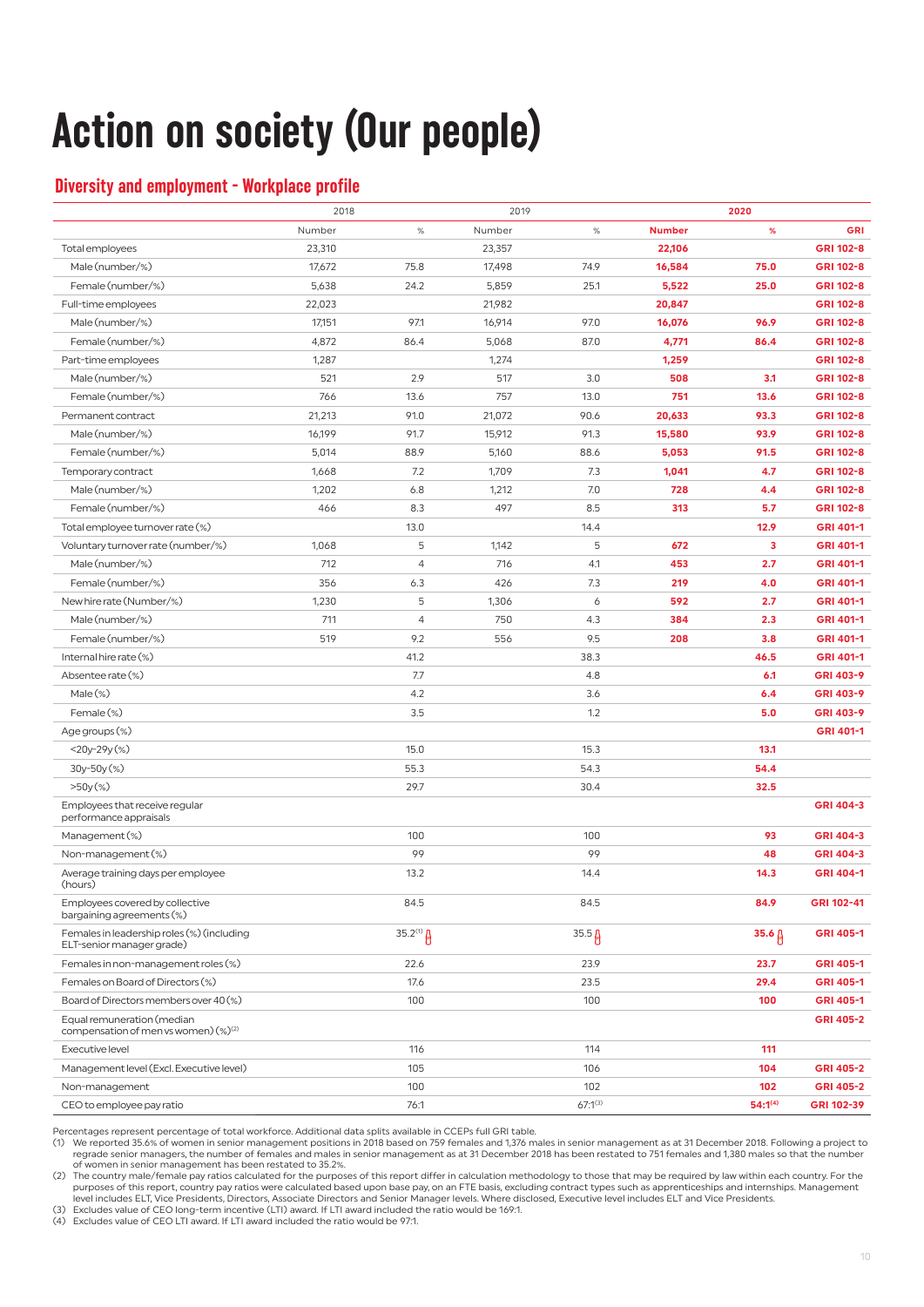## Action on society (Our people) continued

## **Nationalities**

## **Nationalities which make up the 5 highest percentages of our workforce**

|                | % of total |
|----------------|------------|
|                | 2020       |
| German         | 28.5       |
| Spanish        | 16.4       |
| <b>British</b> | 13.8       |
| French         | 11.7       |
| Belgian        | 9.0        |

## **Safety (GRI 403-9)**

### **Lost-time incident rate by country (1)**

| Number of lost-time incidents per 100 full-time |      |      |      |
|-------------------------------------------------|------|------|------|
| equivalent employees                            | 2018 | 2019 | 2020 |
| Belgium and Luxembourg                          | 0.50 | 0.83 | 0.80 |
| France                                          | 1.46 | 0.90 | 0.67 |
| Germany                                         | 1.92 | 1.77 | 1.31 |
| <b>Great Britain</b>                            | 0.70 | 0.63 | 0.57 |
| Iceland                                         | 1.26 | 1.54 | 0.00 |
| The Netherlands                                 | 0.13 | 0.12 | 0.24 |
| Norway                                          | 0.31 | 0.00 | 0.52 |
| Spain and Portugal                              | 0.77 | 0.90 | 0.78 |
| Sweden                                          | 0.13 | 0.28 | 0.28 |
| <b>CCEP Total</b>                               | 1.14 | 1.07 | 0.82 |

(1) Data for Bulgaria shared service centre not captured.

## **Code of Conduct violations by type (GRI 205)**

|                                                                | <b>Number</b>  | %(1) |
|----------------------------------------------------------------|----------------|------|
| Code of Conduct reports by type                                | 2020           |      |
| Avoiding conflicts of interest                                 | $\overline{2}$ | 3    |
| Creating an inclusive and respectful workplace                 | 29             | 40   |
| Delivering high quality products                               | 2              | 3    |
| Integrity with our business records <sup>(2)</sup>             | 15             | 21   |
| Preventing bribery and corruption                              |                |      |
| Dealing fairly with customers, business partners and suppliers | з              |      |
| Environmental sustainability                                   |                |      |
| Using our assets responsibly - non-financial                   | 13             | 19   |
| Work in a safe and healthy environment                         | 6              | 8    |
| <b>Grand Total</b>                                             | 72             | 100  |
| Number of employees resigned or dismissed                      | 33             |      |
| Number of disciplined employees still employed <sup>(3)</sup>  | 26             |      |

(1) Percentage versus overall reports.<br>(2) Not limited only to our financial records. Business records include records such as payroll, timecards, travel and expense reports, job applications, quality reports, field sales<br>